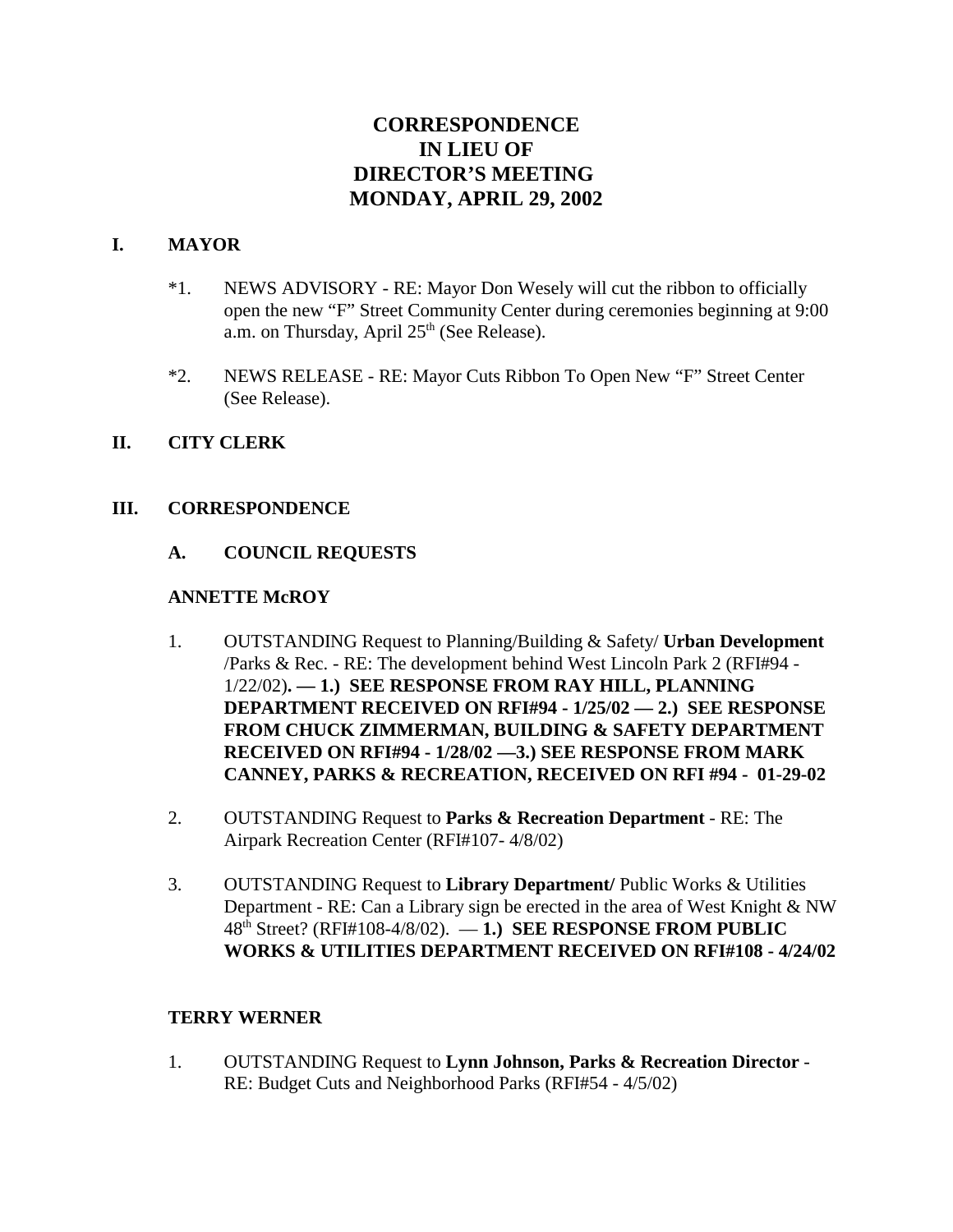- 2. OUTSTANDING Request to **Urban Development Department** RE: Neighborhood Hotline (RFI#55 - 4/5/02)
- 3. OUTSTANDING Request to Lynn Johnson, Parks & Recreation Director RE: Soccer and Soccer Fields (RFI#56 - 4/10/02). — **1.) SEE RESPONSE FROM STEVE HILLER, PARKS & RECREATION DEPARTMENT RECEIVED ON RFI#56 - 4/19/02**

## **COLEEN SENG**

- 1. Request to Public Works & Utilities Department RE: Road markings on N.  $70<sup>th</sup>$ by Abbott Sports Complex (RFI#892 - 4/15/02). — **1.) SEE RESPONSE FROM SCOTT OPFER, PUBLIC WORKS & UTILITIES DEPARTMENT RECEIVED ON RFI#892 - 4/19/02**
- 2. Request to Building & Safety Department RE: Check out the area around  $64<sup>th</sup>$  & Dudley (RFI#893 - 4/15/02). — **1.) SEE RESPONSE FROM JOHN BOIES, BUILDING & SAFETY DEPARTMENT RECEIVED ON RFI#893 - 4/22/02**
- 3. Request to Parks & Recreation Department/Mayor RE: Reconsider the placement of the port-a-potty in the Piedmont Park (RFI#894 - 4/25/02)
- 4. Request to Public Works & Utilities Department RE: Signage & street markings for Skyway & "O" Street (RFI#895 - 4/25/02)

## **JONATHAN COOK**

- 1. OUTSTANDING Request to Lynn Johnson, **Parks & Recreation Director** RE: Park Sizes & Categories (RFI#68 - 3/12/02)
- 2. Request to Don Killeen, C/C Property Management RE: Old Federal Building Improvements (RFI#70 - 4/22/02)
- 3. Request to Clint Thomas, Urban Development Department RE: Old Federal Building Appraisal Review (RFI#71 - 4/22/02)

### **JON CAMP**

1. Request to Don Killeen, Building Administrator, Property Management – RE: Cost benefit analysis of Old Federal Building (RFI#75 - 4/18/02)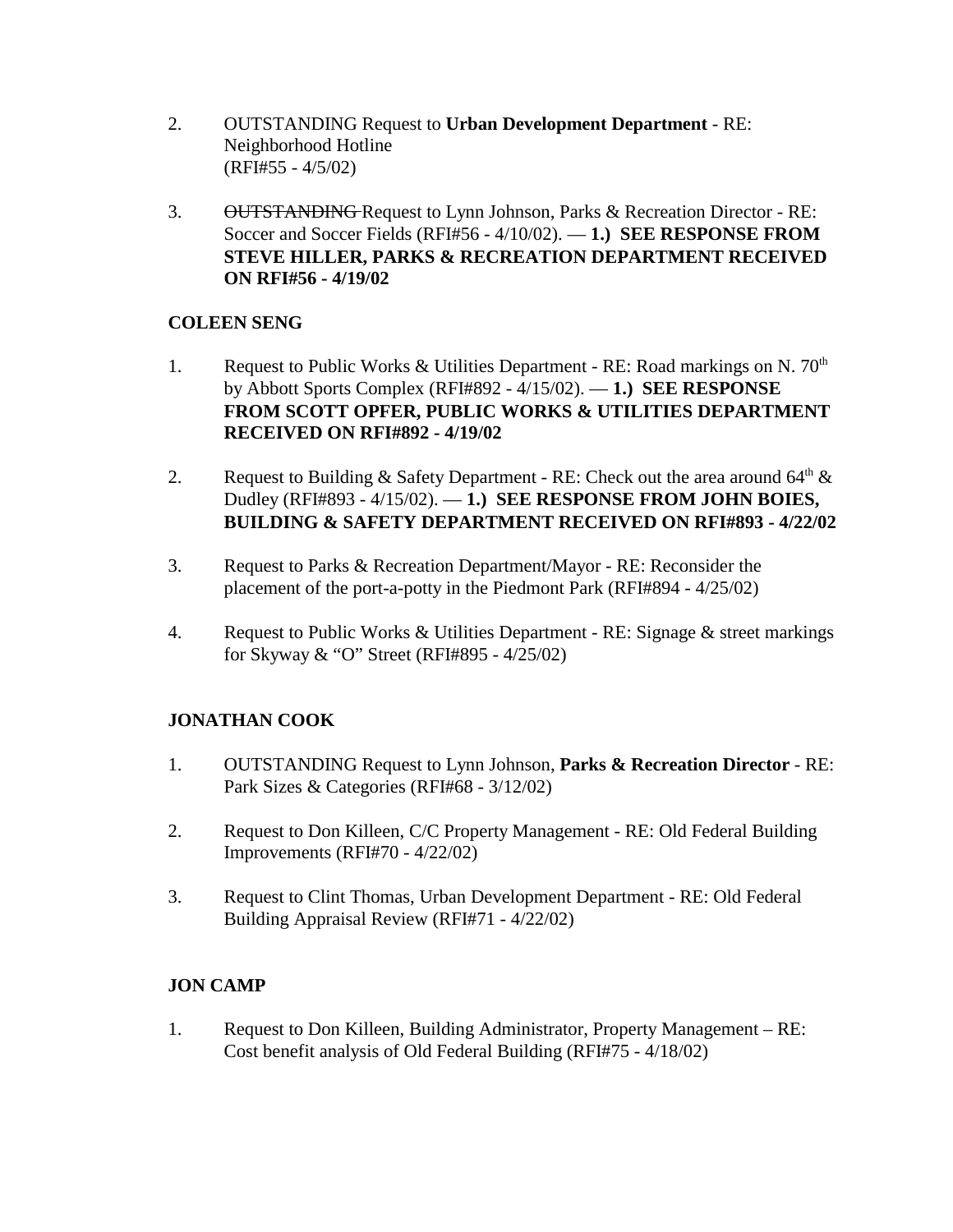### **B. DIRECTORS AND DEPARTMENT HEADS**

## **ANIMAL CONTROL**

- \*1. Response E-Mail from Jim Weverka to Rick Shaw RE: Constituent/animal control/hybrids (See E-Mail).
- \*2. Report prepared by: James Weverka RE: Lincoln Animal Control 2001 Annual Report (Copy of this Report is on file in the City Council Office)

## **FINANCE/CITY TREASURER**

**\***1. Material from Don Herz & Melinda J. Jones - RE: Resolution & Finance Department Treasurer Of Lincoln, Nebraska - Investments Purchased Between April 15 and April 19, 2002.

## **PLANNING**

- \*1. Report RE: Lincoln and Lancaster County 2025 Comprehensive Plan Work-In-Progress City-County Comprehensive Plan - Review Draft for Lincoln City Council and Lancaster County Board - April 3, 2002 (Council received their copies of this Report on 4/22/02) (Copy of this Report is on file in the City Council Office).
- \*2. Report RE: Lincoln and Lancaster County 2025 Comprehensive Plan FACTSHEET -submitted to the Lincoln City Council and Lancaster County Board for Joint Public Hearing - May 8, 2002, 1:30 p.m., and May 22, 2002, 4:00 p.m. – Bill No. 02R-96. (Council received their copies of this Report in their Thursday packets on 4/25/02) (Copy of this Report is on file in the City Council Office).
- \*3. Memo & CD-ROM from Kent Morgan RE: Comprehensive Plan Draft Comprehensive Plan on CD-ROM (Council copies placed in their Thursday packets on 4/25/02) (Copy of the Memo on file in the City Council Office).
- \*4. Material from Jean Walker RE: 2025 Comprehensive Plan Additional Information (See Material)

## **PLANNING COMMISSION FINAL ACTION .....**

- \*1. Final Plat No. 02003 Lee's Place  $4<sup>th</sup>$  Addition (S.W. 16<sup>th</sup> Street and W. Van Dorn Street) Resolution No. PC-00740.
- \*2. Special Permit No. 1964 (Private school for tumbling, dance, cheerleading and gymnastics at 4001 South 8<sup>th</sup> Street - Resolution No. PC-00741.